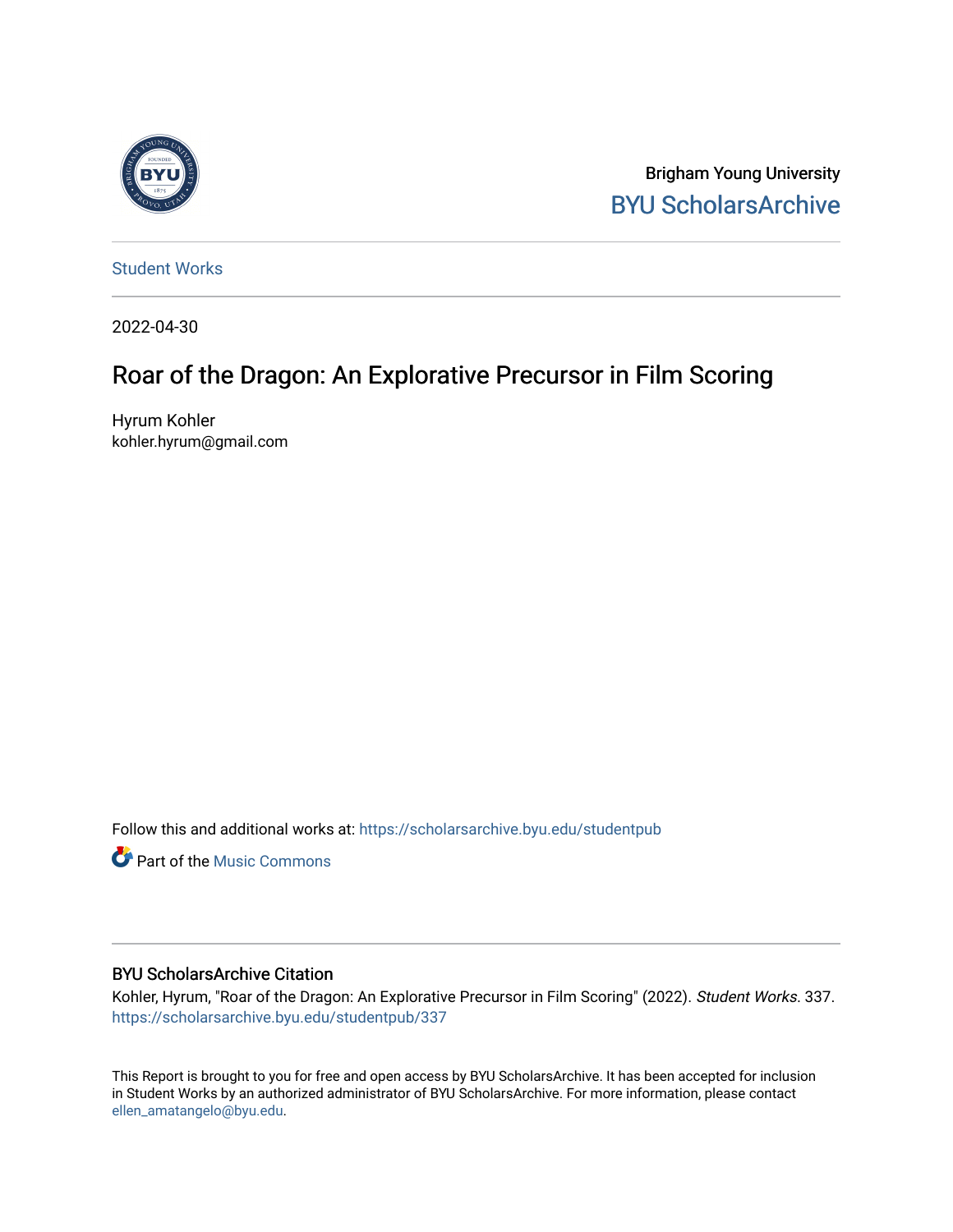Hyrum Kohler April 30, 2022

## Roar of the Dragon: An Explorative Precursor in Film Scoring

## Abstract:

*Roar of the Dragon* (1932) was an important work in film composer Max Steiner's transitional period before *King Kong's* success. While other substantial films of this period have been analyzed and treated in regard in the film community, *Roar of the Dragon* is a relatively overlooked entry that shares many similarities with *King Kong* and Steiner's other early lengthy scores. Because the original score of *Roar of the Dragon* has been lost, the work I did in 2020 as a research assistant in the Harold B. Library's department of cataloging and metadata to recreate the score through ear transcription allowed for this further analysis and research. All of the music figures included below are from my ear transcription. Because of the recreated score, others can soon study and research the film further. While it does not have as much music as other Steiner films leading up to *King Kong*, it certainly showcases Steiner's skills in thematic variation and motivic integration with very simple music. I present a discussion of the dramatic usage of a chord like Wagner's Tristan Chord or Weber's Samiel Chord. Steiner utilizes existing connections between his setting and musical techniques in order to further establish the diegesis or narrative of the film. His score exhibits a kind of folky impressionism, rife with modal harmonies, whole-tone harmonies, and planing. Up to 45% of the film score is based on the same two ideas found in the villain's theme, which is uncommon for this point in Steiner's career.

Keywords:

Parallelism, Pentatonicism, Phrygian Mode, Film Score, Motivic Integration, Thematic Variant, Villain, Leitmotif, Ear Transcription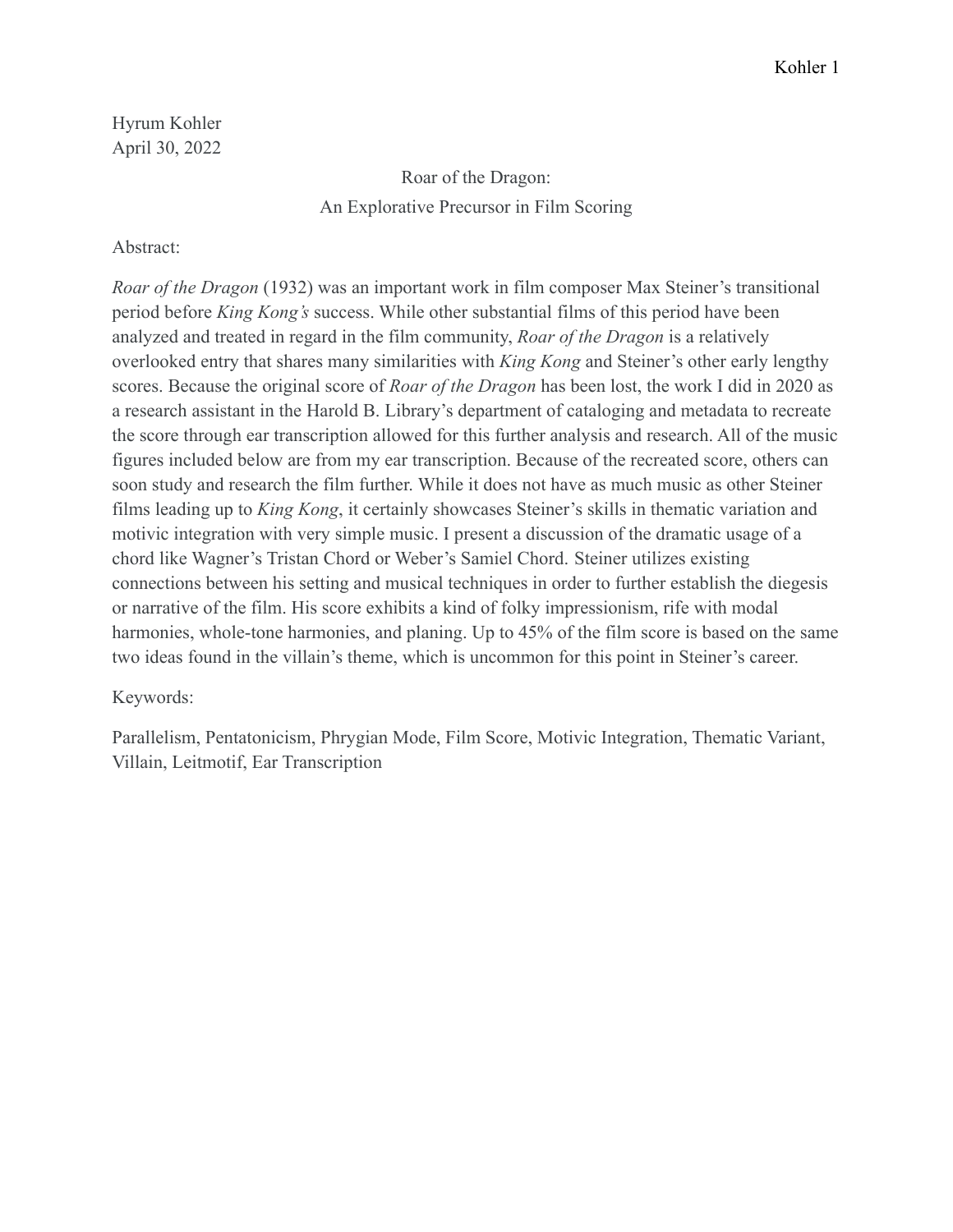It's 1932. Just five years prior, the first feature-length film with synchronized voices was released. *The Jazz Singer* (1927) marked the decline of silent movies and the rise of sound films. This early, pre-code period marked a season of experimentation and exploration, especially for film composers. With the potential of adding specific music to the voiced lines and camera work, films had untapped potential for riveting diegesis and more believable worlds. The future of sound films was a relatively new frontier.

In contrast to this exciting potential, the film industry in Hollywood faced financial struggles. Following a downturn in box-office sales in 1930, undoubtedly related to the Great Depression, filmmakers turned to new strategies and ideas to reach a wider audience. Some of the most noticeable differences in 1931 and 1932 was the genre shift away from musicals and the quality of music shifting away from the diegetic side. Diegetic music is simply music that comes from within the world of the film, perhaps with a radio or on-screen instruments. Among many factors, reports of films being too dialogue-heavy as well as music editing becoming more complicated when under dialogue helped in this shift.<sup>1</sup> There were also concerns with foreign dubbing over the dialogue.<sup>2</sup> The result was an increase in films that utilize music to convey the emotion and tone of a film's world.

Max Steiner was one of the early film composers to capitalize on this change the most. This transitional period exemplifies Steiner's progression towards Hollywood's classical style. Max Steiner spent some time of his early career as a film composer working for RKO Studios. During his time there, he went from using almost only diegetic music to using only borrowed tunes to establishing nondiegetic music as the industry standard.<sup>3</sup> Leading up to his breakthrough score of *King Kong* (1933), there are several scores preceding up to it that tested his limits of score length, style, and genre. Some of these are *The Most Dangerous Game* (1932), *Symphony of Six Million* (1932), and *Bird of Paradise* (1932). While these three films have been analyzed and treated in regard in the film community, *Roar of the Dragon* (1932) is a relatively overlooked entry that shares many similarities with *King Kong* and Steiner's other early lengthy scores. Because the original score of *Roar of the Dragon* has been lost, the work I did in 2020 to recreate the score through ear transcription allowed for further analysis and research. All of the transcription figures included below are from my ear transcription.

## **One of the Stepping Stones to King Kong**

Music-to-Runtime Percentages

To give a more accurate measurement of how other films compare to *Roar of the Dragon* and *King Kong*, I compiled data from research done by the Harold B. Lee Library's Max Steiner Project to compare the duration of music in a film to its total runtime. I call this a music-to-runtime percentage. For example, *Roar of the Dragon* has a music-to-runtime percentage of about 37%, meaning that almost 26 minutes of its 69 minute runtime is filled with

Columbia University Press, 2014), 181-82

<sup>1</sup> James Eugene Wierzbicki, *Film Music: A History* (New York: Routledge, 2009), 118-22

<sup>2</sup> Slowik, Michael, *After the Silents: Hollywood Film Music in the Early Sound Era*, *1926-1934,* (New York:

<sup>&</sup>lt;sup>3</sup> Wierbicki, 130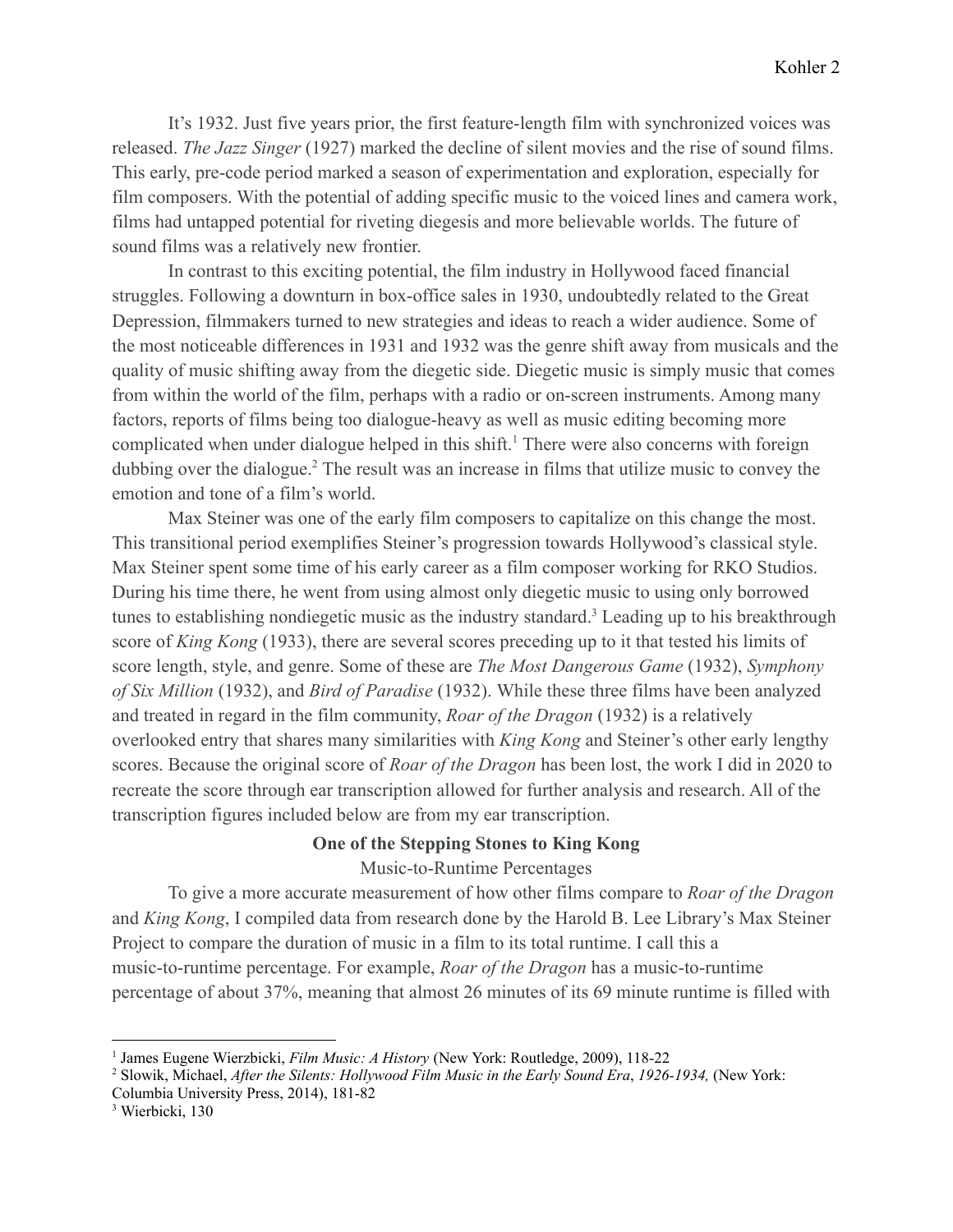music. In contrast, *King Kong* has 78% of its runtime filled with music, setting it apart significantly from other films that preceded it.

From my compilation and comparison, I made some interesting findings. The Harold B. Lee Library had data on 53 of the films Steiner worked on from 1931 to 1933, but 36 of them did not have more than 20% in their music-to-runtime percentages. This data compliments the research done by Peter Slowik and James Wierzbicki mentioned previously about the decline of popular musicals and an increase of music in films that had less dialogue. None of the films in figure 1 below are musicals, but rather they are listed on IMDb's database as comedy, romance, crime, drama, adventure, music, action, horror, mystery, western, and sci-fi genre films.



**Figure 1: Significant music-to-runtime Percentages.** The top 17 music-dense RKO Studios Steiner films for which the Harold B. Lee library had data for from 1931 to 1933, ranging from 20% to 78%, presented in chronological order by release date. I transcribed fourteen of the films on the list.

As mentioned previously, there are at least three more films that belong on this list: *The Most Dangerous Game*, *Symphony of Six Million*, and *Bird of Paradise*. The research team at the library simply has not yet gathered concrete data on these three, but they have been studied elsewhere due to their noteworthy scores. For example, *Symphony of Six Million* is noted for having one of Steiner's first instances of originally-composed underscoring. *The Most Dangerous Game* has significant thematic development and representation. *Bird of Paradise* has at least 210 pages of score on file at the library. Based on these accolades, it can be predicted that these three films would have music-to-runtime ratios somewhere between *Roar of the Dragon*'s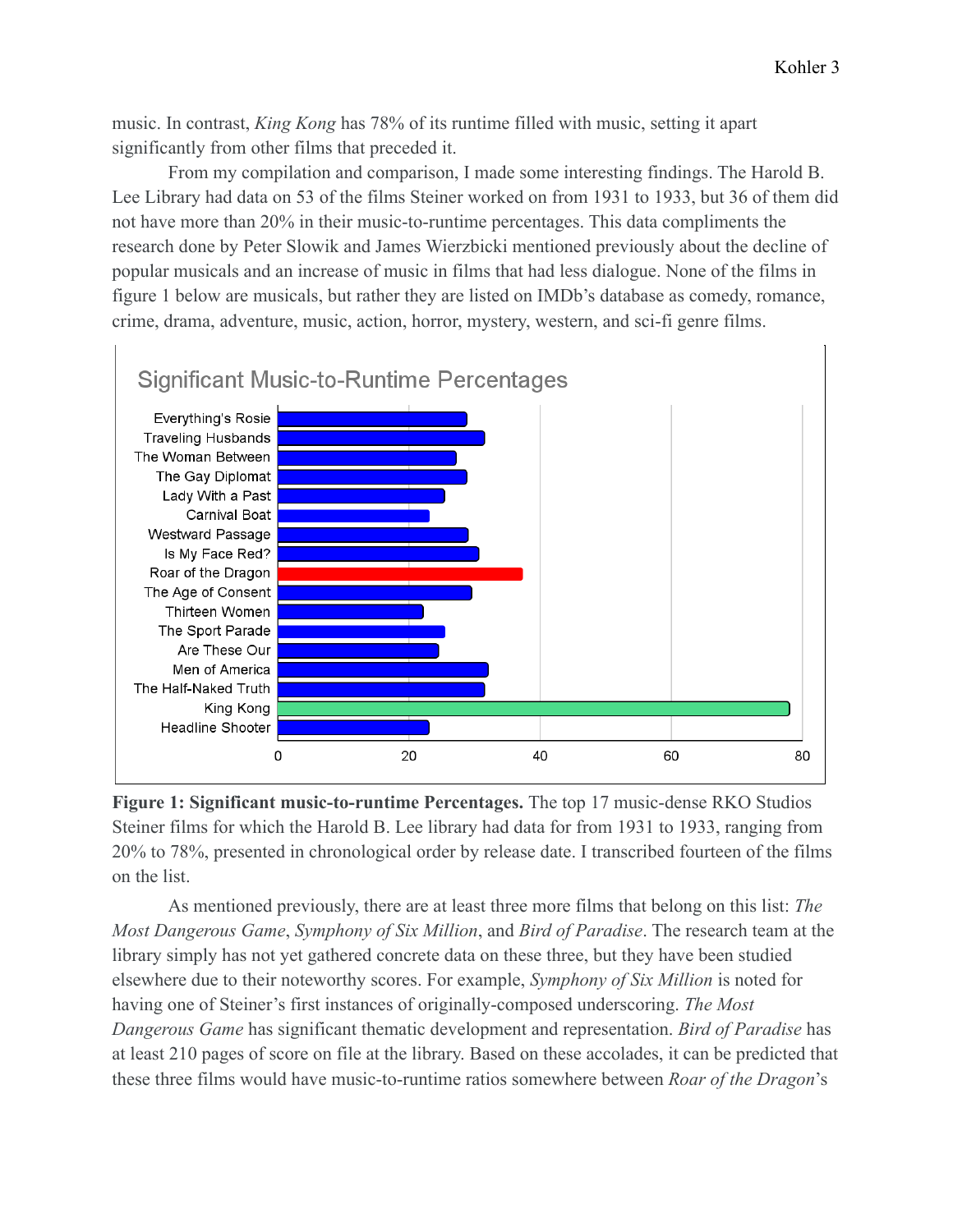and *King Kong*'s. Nevertheless, *Roar of the Dragon* is valuable for illustrating more examples of Steiner's scoring techniques as he worked towards the breakthrough that was *King Kong*.

## Staircase Descent

In *King Kong*, there is an instance where Steiner mickey-mouses the chief stepping down the stairs in sync with descending pizzicato gestures from the low strings. The tense tone of the scene is amplified by the addition of music of the same tempo. I have a unique perspective of this scene, because the BYU Philharmonic Orchestra played the original film score in sync with a live screening of the film. Steiner undoubtedly altered the tempo of that section of the score in order to match the inconsistent stepping tempo of the chief, since I can remember our director needing to rehearse those measures with click-track a few times.

In *Roar of the Dragon*, Steiner does something similar. The villain, the bandit Voronsky Tartar, furtively sneaks down some stairs (in contrast to the more dramatic entrance of the chief), and there is a pizzicato gesture from the low strings, shown below as figure 2. While the pizzicato gesture from the low strings somewhat matches the movement of Voronsky on screen, it is not executed as well as in *King Kong*. The pizzicati do not match as closely with the movement of the characters on screen. In this section of the score, the pizzicati serve more like a transitional passage sandwiched between passages of tense underscoring. The pizzicati are also simply not as important. The brass in the top staff are much more in the foreground as Voronsky's Theme (discussed later) is stated on the bottom staff in a warped, whole-tone sonority. Instead of connecting this outside of the film, I would rather draw a connection within the same score. A similar pulsing ostinato is heard from the very beginning of the film in the timpani. I would also argue against this being directly converted into *King Kong's* score, because the two instances in question serve different purposes and functions. But, perhaps Steiner adapted the technique from this scene later on to greater success.



**Figure 2**: **Transcription of Voronsky's Theme (Stairs)**. The pizzicati discussed in this section are on the bass staff with stems down.

## **Setting**

Where is Yolung?

The majority of the film takes place within the small Chinese village of Yolung. Yolung is most likely based on what is known today as Yilan, in China's Heilongjiang province. The real-world Yilan borders the Songhua River in northeast China. In Russian, the Songhua River is called the Sungari, which is shown on screen to be the name of the paddle-boat that gets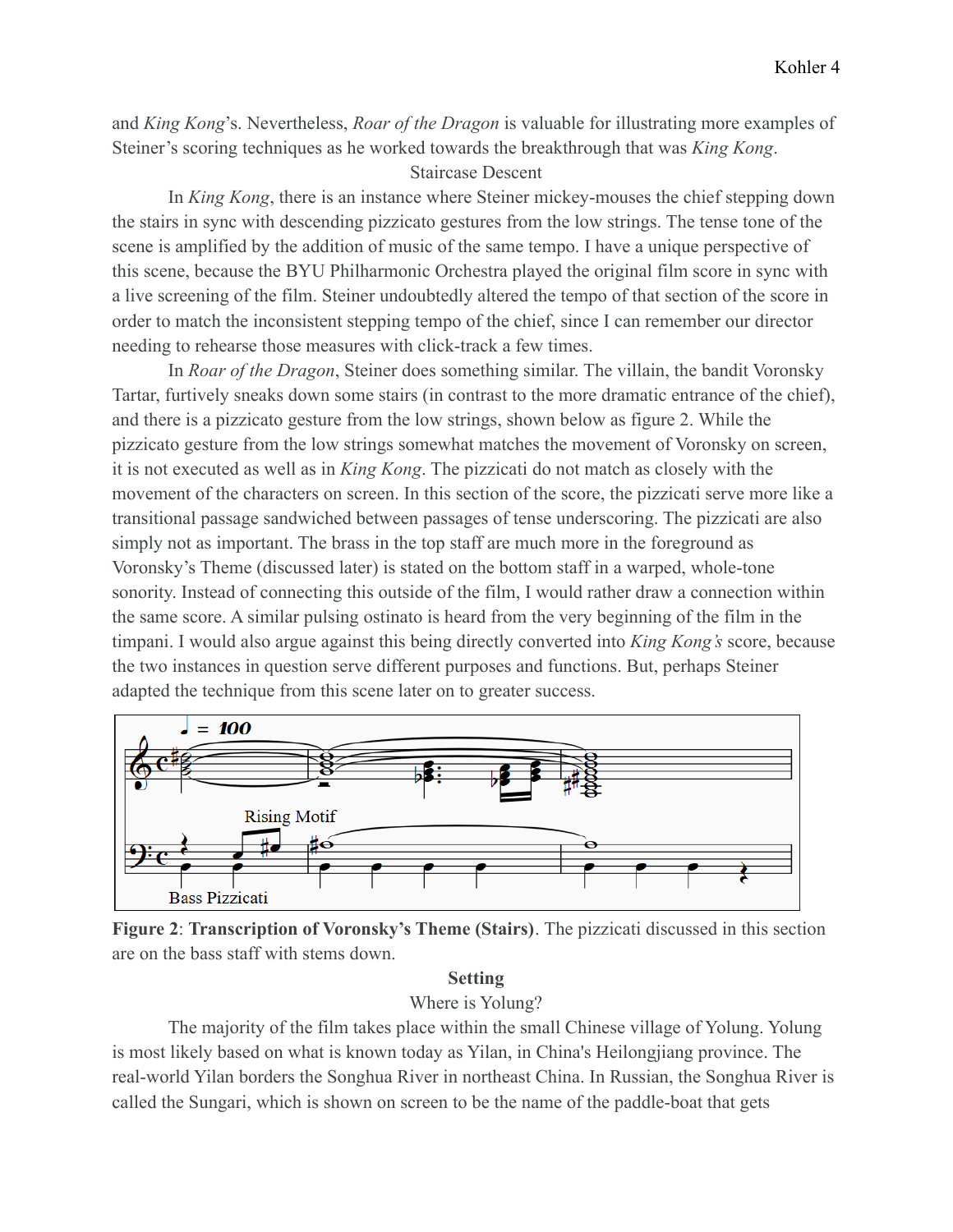damaged by Voronsky's bandits during the opening sequence. The local radio announcer later mentions the bandit raids happening in the Sungari Valley. The Russian transliteration of Sungari also fits with main characters' (Voronsky's and Natascha's) assumed Russian origins.

This exotic setting is similar to other popular and complex Steiner scores released that same year. Both *It's a Dangerous Game* and *Bird of Paradise* take place in foreign lands accessed by the seas. In all three films, the leading characters become trapped in a dangerous situation, whether it's a mob of bandits threatening a hotel, being hunted like animals on an island, or the impending doom of natural disaster. Unlike these others, *Roar of the Dragon* takes place in a known location like Manchurian China instead of an unnamed, fictional island. These settings provided Steiner with leeway to have more expansive and dramatic scores. But, because of the Chinese setting, Steiner used several techniques throughout the score that were specifically associated with the country.

## Pentatonic Scale

In the score to *Roar of the Dragon*, Steiner utilizes pentatonicism and planing to set up and compliment a more believable world. While planing is known to be associated with Claude Debussy and other impressionist composers after hearing it at the World Fairs, pentatonicism seems to naturally be inherent across the world. There are two common types of pentatonic scales, the major and the minor. As shown in figure 3 below, the two scales are based on the same set of pitches. The only major difference between the two is the starting pitch. As will be demonstrated later, most of the major motifs are derived from this set of pitches.



#### **Figure 3: Major and Minor Pentatonic Scales**

The major and minor pentatonic scales are associated with many cultures and are used in Western cultures to evoke exoticism and foreign settings. In a 1894 issue from *Music: A Monthly Magazine*, French ethnomusicologist Jean Moos lists these types of five-note scales coming from all over the globe: "They are in use among the peoples inhabiting China, Japan, the Malaysian Archipelago, New Guinea, New Caledonia, North and West Africa, Scotland, and among the North American Indians. Distinct traces of this scale form have been discovered, and in remote antiquity also among the Greeks, Assyrians, and Babylonians."<sup>4</sup> He also cites the pentatonic scale being common in the history of so many cultures because of the natural division of the octave and the overtone series instead of alternate theories consisting of one civilization being the sole source of the scale.

#### Planing

Planing or parallelism is perhaps associated the most with Claude Debussy, but it became a standard technique by the 1930's. Because of its transcendence of the music theory standards of

<sup>4</sup> Jean Moos, "Harmonic Nature of Musical Scales," Music 6, no. 1 (1894): 18-19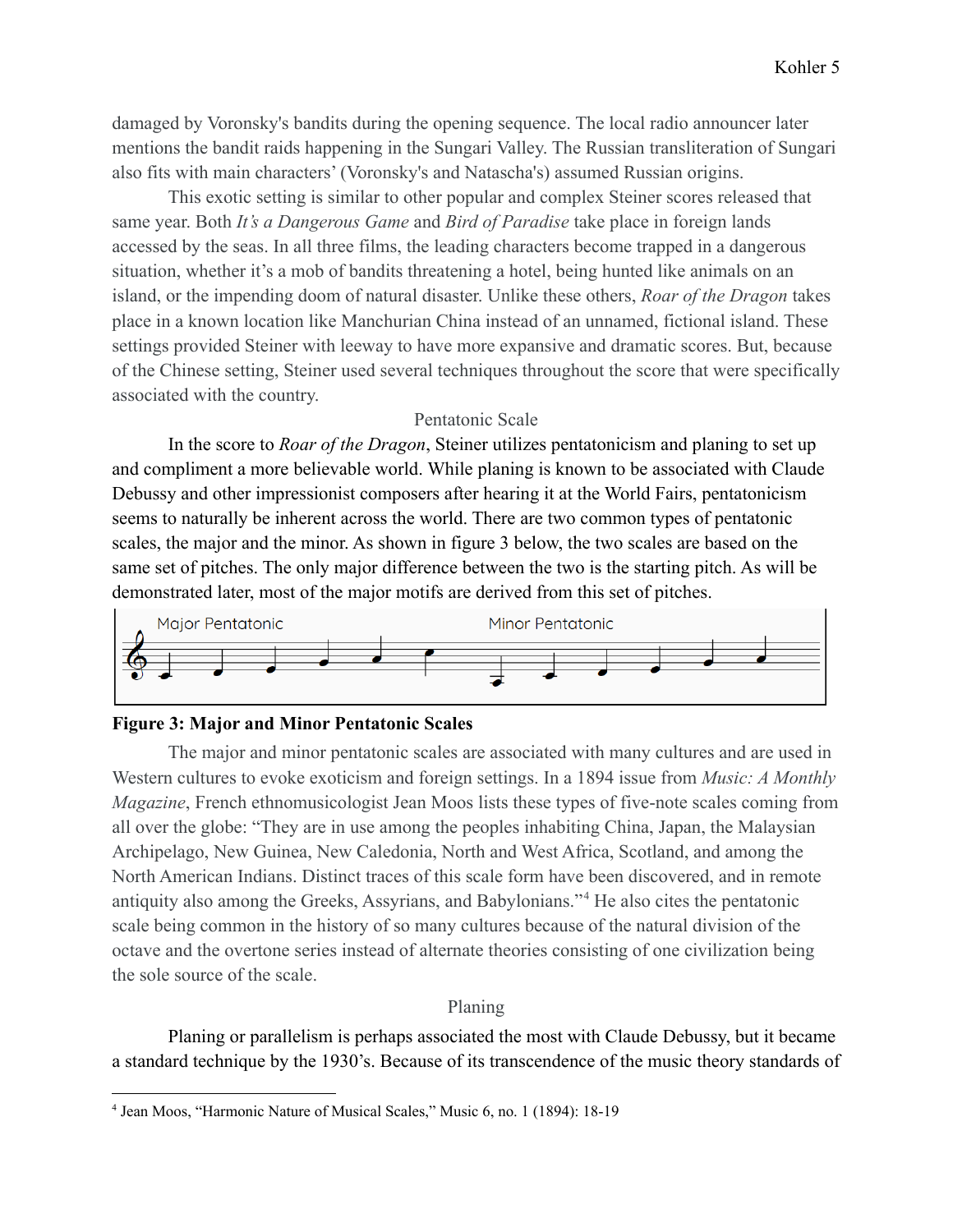the common practice period, it brings a sense of exoticism. There are two main types of planing: diatonic and chromatic. Both types are represented here in figure 4, where Steiner compliments the on-screen object of a typewriter in the setting of a newspaper office with quick and percussive sounds from the upper strings. As in the first two measures, diatonic planing is when two or more voices move parallel to each other at the same interval quantity or spacing without deviating from what is in the key signature. In the third measure, however, Steiner switched to chromatic planing (or at least confirmed his intent to retain the same interval quality throughout) by having the lower voice altered to an F#.



**Figure 4: Transcription of Manchuria (Typewriter).**

Phrygian Mode

The aforementioned opening sequence of *Roar of the Dragon* is excellent at establishing both the setting and the mood of the film. Steiner uses the phrygian mode extensively throughout the opening sequence. Unlike planing and pentatonicism, the phrygian mode is not as strongly connected to a specific culture or region, it certainly stood out from traditional harmony in order to evoke an exotic or foreign mood. When compared to the usual ionian or major mode, the phrygian mode starts on the third scale degree. One of the unique or different qualities to the phrygian mode is its initial half-step between the first two and the fifth and sixth scale degrees, as shown in figure 5.



**Figure 5: Phrygian Mode.** Half-steps are marked with symbols between the notes.

The placement of the half-steps lends itself to being used complimentary with planing. For example, take this excerpt from an eerie variant of the Manchuria theme early on in the score, shown in figure 6. The bass staff establishes the tonal center on E, yet the key signature having no sharps leads to the conclusion that we are not in a standard major or minor mode. In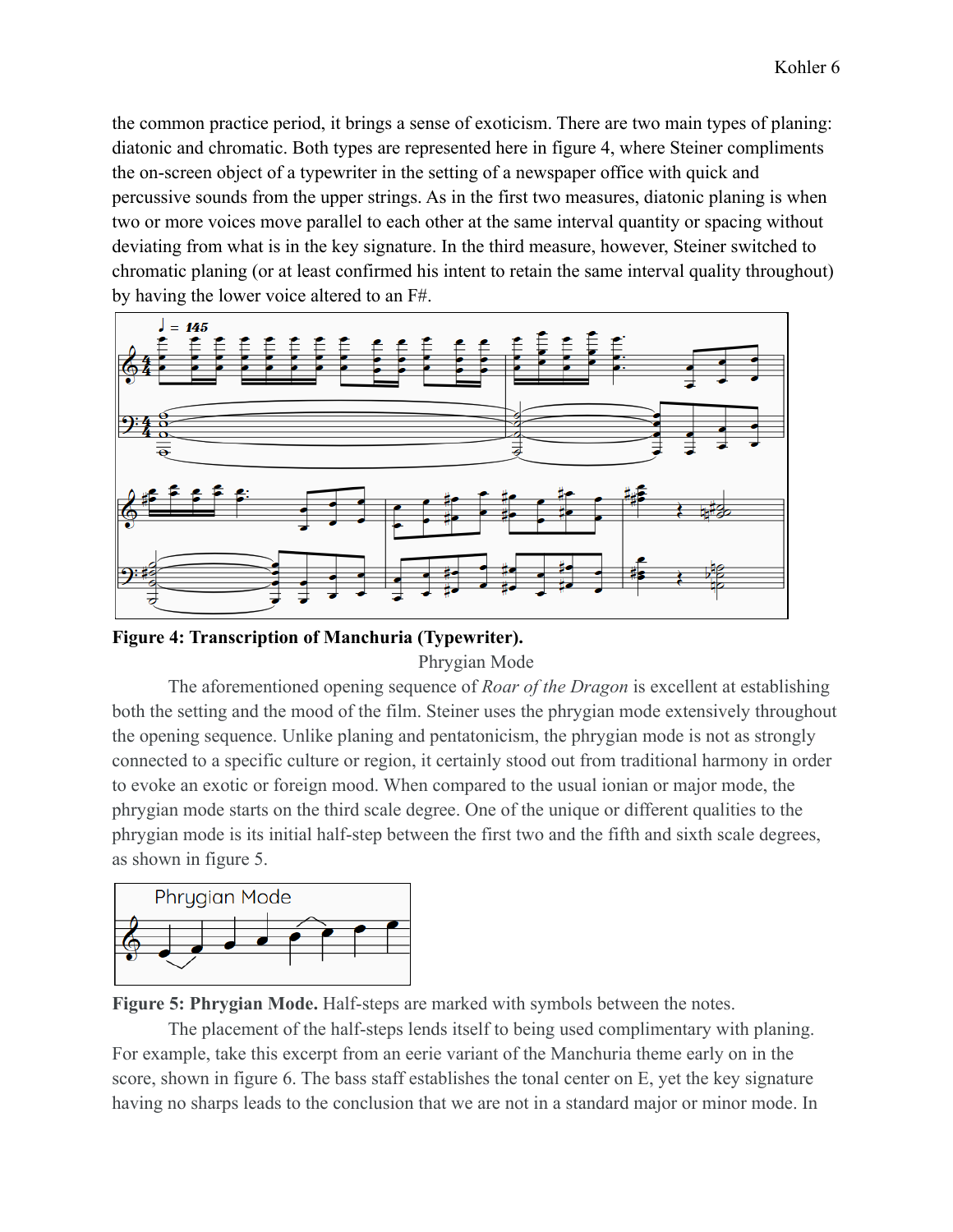this instance we see both diatonic planing and phrygian mode simultaneously. As opposed to the standard major mode, the phrygian mode retains a perfect fifth interval from the subtonic or seventh scale degree, allowing for greater flexibility for planing surrounding the tonic.



## **Figure 6: Transcription of Manchuria (Eerie).**

### **The Manchuria Chord**

One of the significant and unique features of *Roar of the Dragon*'*s* score is the repeated use of a specific chord structure as a leitmotif. Because of its usage in early themes that establish the setting, I dubbed it the Manchuria Chord. Essentially, it is identified as a dominant seven flat-five or enharmonically equivalent to a German augmented sixth chord, but in function and composition, it sometimes does not function like either. This section will explore the four ways in which Steiner utilizes and transforms this chord throughout the film.

A fitting comparison could be drawn between Steiner's usage of the Manchuria chord and similar chords in earlier operatic scores. Perhaps the most famous of these is Richard Wagner's Tristan Chord in his *Tristan und Isolde*. The Tristan Chord is enharmonically equivalent to a half-diminished seventh chord, but its function is treated like its own leitmotif instead of a predominant harmony. Nearly forty years earlier, Carl Maria von Weber used the fully-diminished seventh chord to represent the treacherous and otherworldly Samiel in his *Der Freischütz*. Weber and Wagner both explored the dramatic possibilities of using chords in a non-traditional, novel way, and perhaps Steiner was following in this Austro-German tradition.

After the regular RKO radio tower introduction, the first thing that is presented to the viewer in the film is a pair of dramatic stingers. With gong, swooping trombones, shrieking string accents, and thundering bass drum, this introduction quickly establishes an exotic and ominous mood, shown in figure 7. The first stinger can be interpreted as a G major-seventh chord with an altered dominant, and the second is simply a D half-diminished-seventh chord in first inversion. The Manchuria Chord is presented here for the first time. Steiner most often uses the Manchuria Chord as a stinger. This same stinger is repeated after the first presentation of the villain with an on-screen wanted poster under two minutes later. Granted, there are bound to be other instances in which Steiner uses an altered dominant in this way.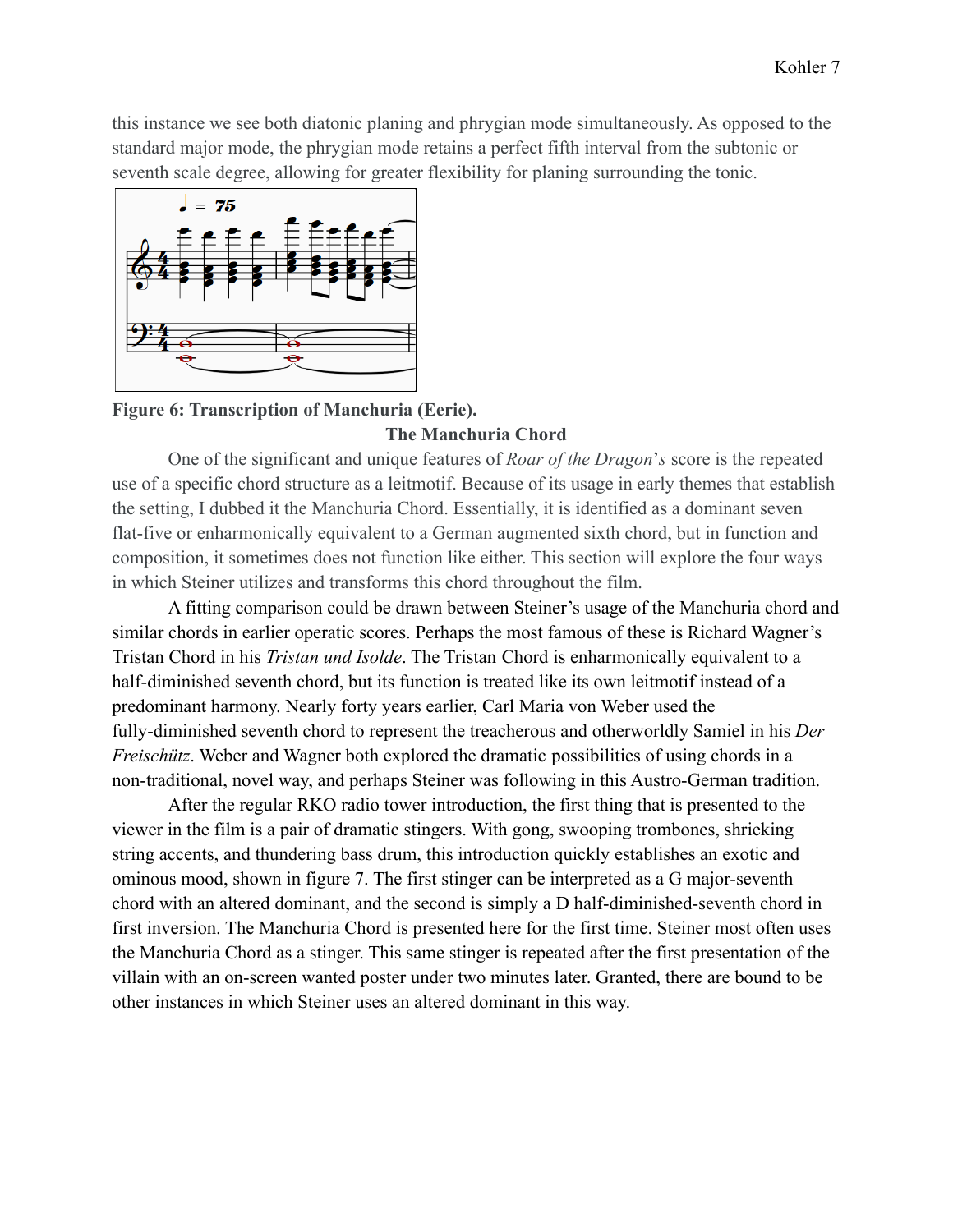

**Figure 7: Transcription of Manchuria (Stinger).** This is the first music that plays in the film. The second occurrence of the stinger variant of the Manchuria Chord (mentioned above) is tied over to the next section of music. The Manchuria Chord is versatile enough to even be used as a drone beneath other music. Steiner utilizes this during the underscoring of a campfire scene, shown below as figure 8. The figuration of the viola voice over the drone in the top staff highlights pitches of the chord in a sinuous line. The drone resolves just like in the initial stinger cue. This drone is used again later under whole-tone woodwind music when Voronsky is having his injured ear cauterized.



## **Figure 8: Transcription of The Campfire.**

In its second chronological appearance, the Manchuria Chord acts more like a proper dominant harmony. Directly before the first statement of Voronsky's Theme, there is an instance of the Manchuria Chord being used like a dominant-functioning chord. The last measure of the typewriter variant of the Manchuria theme we saw before in figure 4 contains this moment. Unlike the stinger variant we saw before, its root is A, and the seventh is minor instead of major. Because of the resolution to four octaves of unison, tutti Ds (shown later as figure 13), we can interpret the chord as being dominant in function.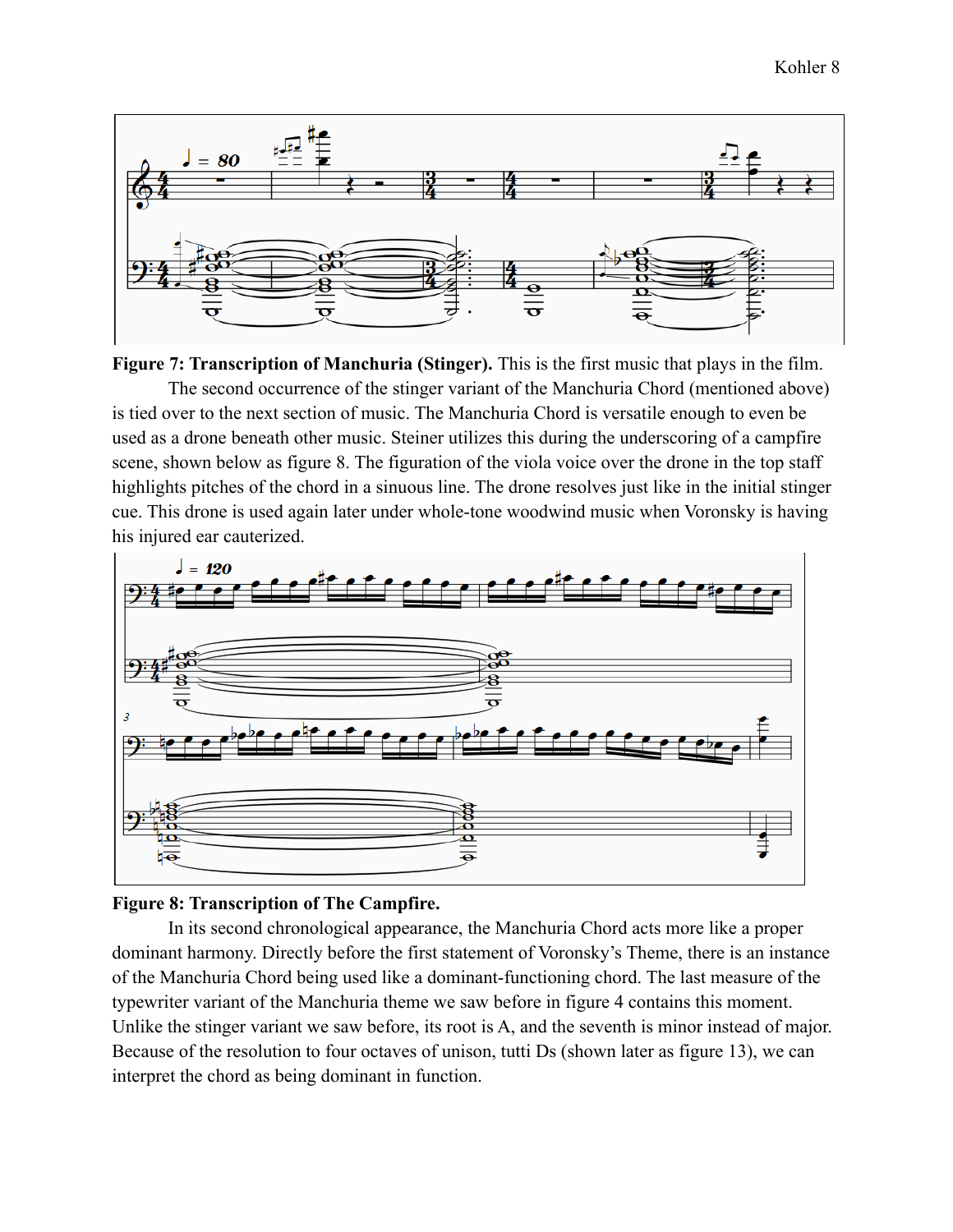Twice in the film, the Manchuria Chord reappears as a traditional German augmented-sixth chord, resolving the augmented sixth outward by step and the others as usual by staying the same or down by a step. The inversion is also different from the other iterations so that the altered dominant of the seventh chord is in the bass. The first of these instances is shown below as figure 9. The other of the two is different, since the Manchuria Chord is present in the high strings whilst below it is a horn call in a whole-tone pitch set, much like what is shown in figure 2.



**Figure 9: Transcription of Voronsky's Theme (Bold).** This excerpt is the last full measure of a six-measure cue of the villain's theme. The falling motif of Voronsky's Theme discussed later is in the bass staff.

From the examples shown and discussed above, we can see that Steiner used the same uncommon chord at least seven times and in four different ways. Given the frequency and placement of this chord in important places throughout the film, it cannot simply be written off as a coincidence. This complex chord stands out from the planing and pentatonicism of the Manchuria themes. Since the original score is not preserved, we do not have sufficient evidence to show his intentions beyond that they are observed in the final product. Regardless of what his intent was, Steiner shows his skill and potential to use recurring musical ideas in creative ways.

## **Voronsky's Theme**

#### Steiner and the Villainous

It seems that Steiner had some dark and suspenseful themes reserved for the villains in his early films, though he was not always consistent in developing or even including themes for the villain at this point in his career. One of his first projects at RKO Studios was orchestrating Harry Tierney's musical *Dixiana* (1930) to be adapted for film. He was responsible for the villain's music, featuring a rising horn call in a whole-tone pitch set. In *Bird of Paradise* and *The Most Dangerous Game* both, the villains each received themes that were developed and integrated throughout the film. *The Most Dangerous Game* is significant in the context of *Roar of the Dragon* because the villains are so similar. Both Count Zaroff and Voronsky Tartar are expatriate(perhaps define) Russians that exact fear on the main characters from afar. On top of this, their themes share some similarities as well. We can also consider the extensive attention given to the descending chromaticism of Kong's Theme in *King Kong*, which mirrors or imitates the falling chromatic motion of Voronsky's Theme (see figure 11). Steiner again shows his expertise and preference for creating exceptional and effective villainous themes in *Roar of the Dragon*.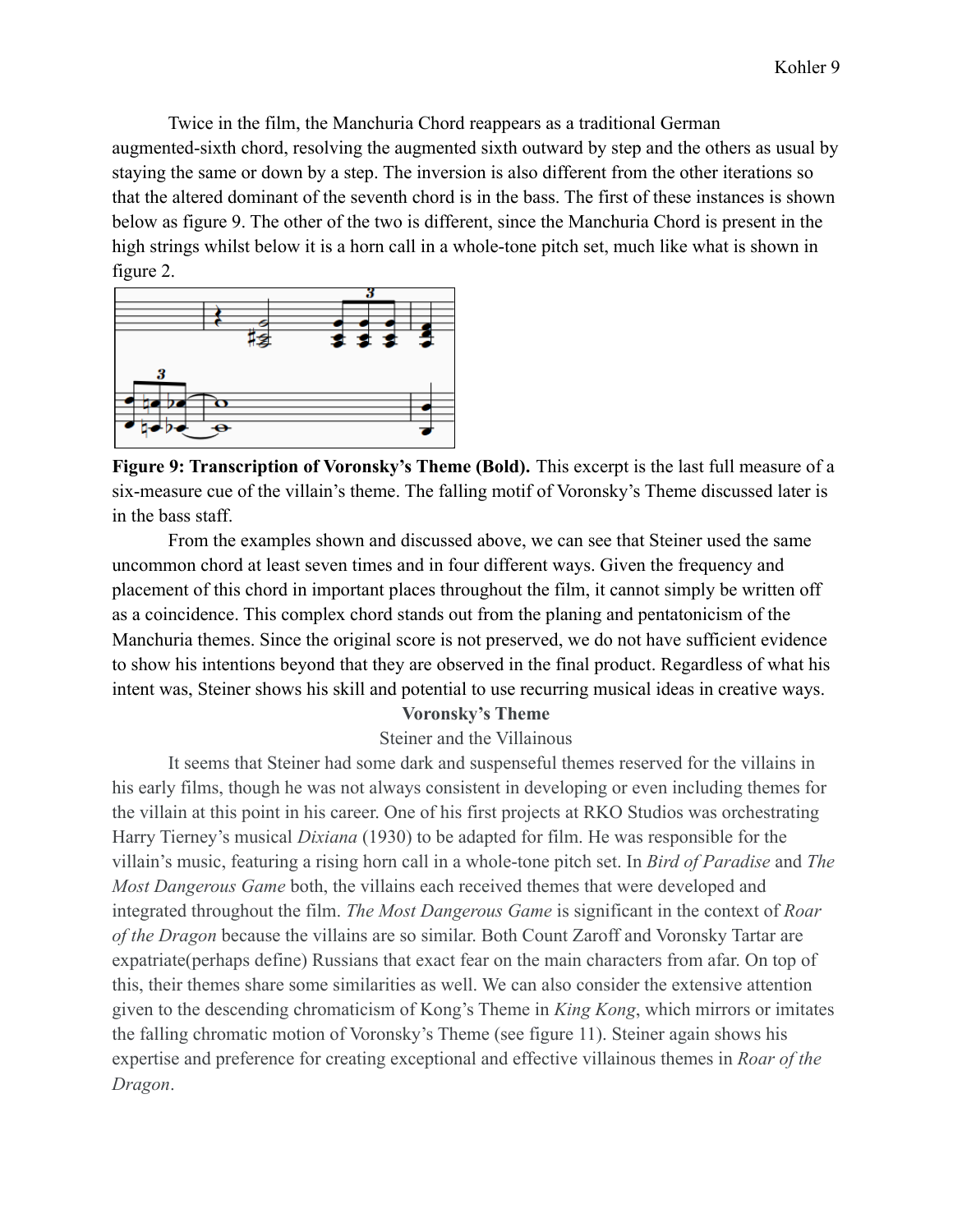The distribution of music with respect to the total runtime of the film has already been discussed, but the distribution of the thematic content through the score has not. Given the data that was gathered by the Harold B. Lee Library team, I determined that about 12% of the film score contains direct statements of Voronsky's Theme and 34% contains music based on the motifs in Voronsky's Theme. The blue sections of figure 10 show that nearly half of the film score is devoted to the villain. Let us also consider the observation James Wierzbicki made about the shift in film scores from using almost exclusively diegetic music and borrowed tunes to the opposite. This film shows the transition from all borrowed music to mostly original music. We will also discuss the possibilities of even the borrowed and diegetic music in the film being related to Steiener's original Voronsky's Theme.



**Figure 10: Thematic Distribution in** *Roar of the Dragon* **by Duration.** The summations had some overlapping or double-counting with the addition of the section of Voronsky's Motifs, so the other sections should have higher percentages if considering only the total score duration. Two Motifs

Voronsky's Theme consists of two motifs or ideas: one going up, and the other going down. A simplified reduction of Voronsky's Theme is shown below as figure 11. The rising motif consists of only three notes, and the falling motif has four notes. The rising motif fits naturally within the minor pentatonic scale, being its first three scale degrees (see figure 3). The falling motif consists of simple chromatic motion.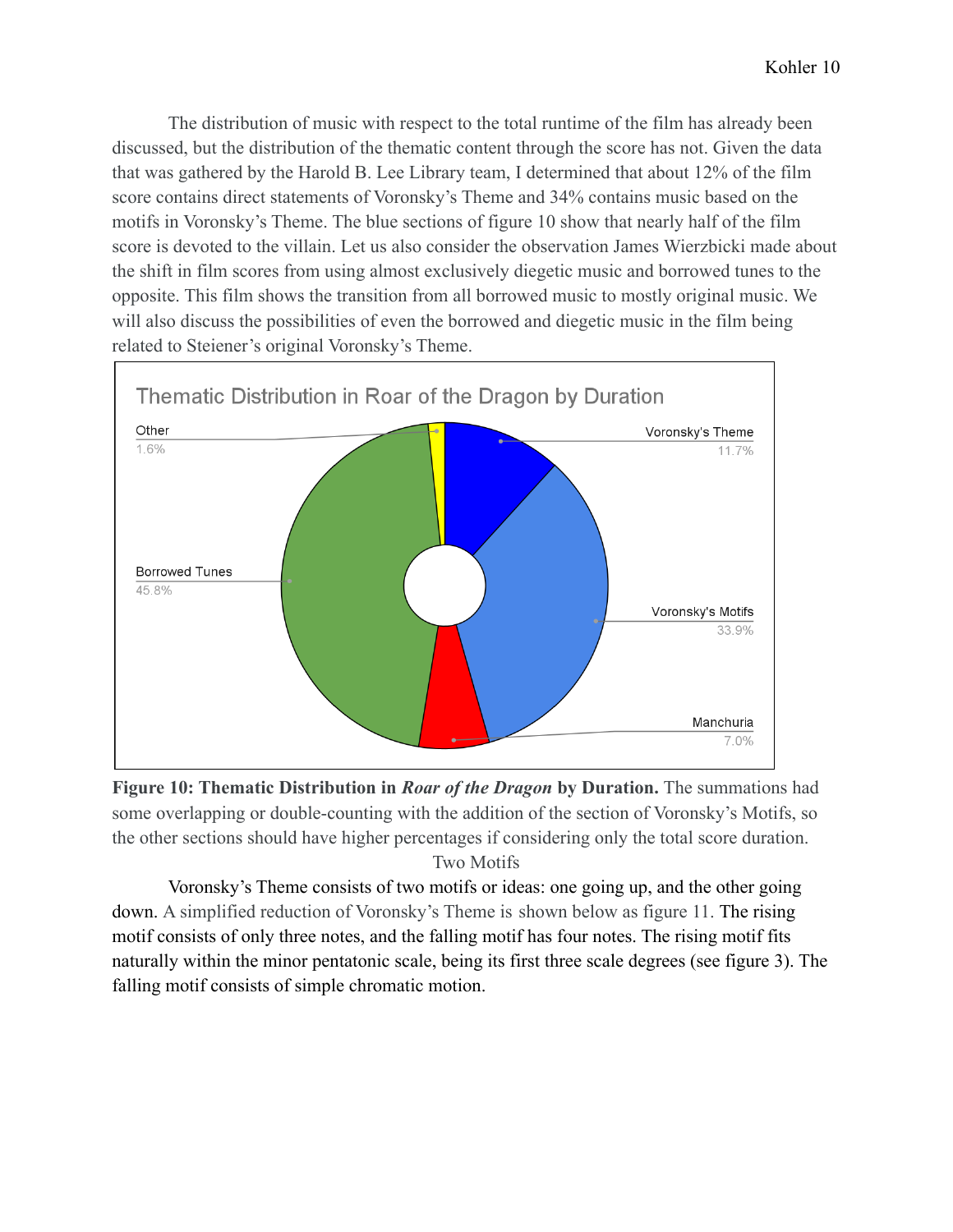

**Figure 11: Rising and Falling Motifs of Voronky's Theme.** This is a simplification taken from the initial statement of the theme (shown in figure 13).

Within every statement of Voronsky's Theme, pentatonic music is juxtaposed with chromaticism, perhaps emphasizing the conflict between the peaceful natives(this isn't meant to be narratives right..?) and the terror of Voronsky. The pentatonicism could represent the folk music of the Chinese natives, and the chromaticism could represent the imposing threat from a bandit militia descending from the north. We know from Steiner's *The Most Dangerous Game* that he attached the simple motif of a melodic minor third to the Russian expatriate Count Zaroff. An example of that theme can be found in *His Greatest Gamble* (1934), in which he self-borrowed from the earlier film.<sup>5</sup> Natascha's waltz from *Roar of the Dragon* also establishes Russian ties connected to falling chromaticism. It is shown below as figure 12. It can be no surprise then that Steiner chooses to represent the Russian bandit Voronsky Tartar with both of these elements.



**Figure 12: Transcription of Natascha's Waltz.** The discussed chromatic motion is in the top staff with stems down.

## Theme Variants

Voronsky's Theme is presented in its original form only once. The transcription of the initial statement is shown below as figure 13. Throughout the film, we hear 17 variants ranging simple rhythmic displacement and augmentation to complex time signatures and sequenced fragmentation. The rhythmic displacement was noticeable as I was transcribing the rising motif. I had a difficult time deciding if I was really hearing the start of the motif as the first beat of the measure or a pick-up gesture into the beginning of the bar, as is shown in figure 14. We can tell from this cue that the chromatic, falling motif was paired with planing as well as some rhythmic syncopation. Simple variants of the theme are common and frequent throughout the entire score.

https://www.maxsteinerinstitute.org/instance.php?film\_id=310&theme=Russian%20Waltz&cue=Gamble-9.

<sup>5</sup> Jeff Lyon and Brent Yorgason, "His Greatest Gamble: Russian Waltz," Max Steiner Digital Thematic Catalog, Brigham Young University, accessed April 29, 2022,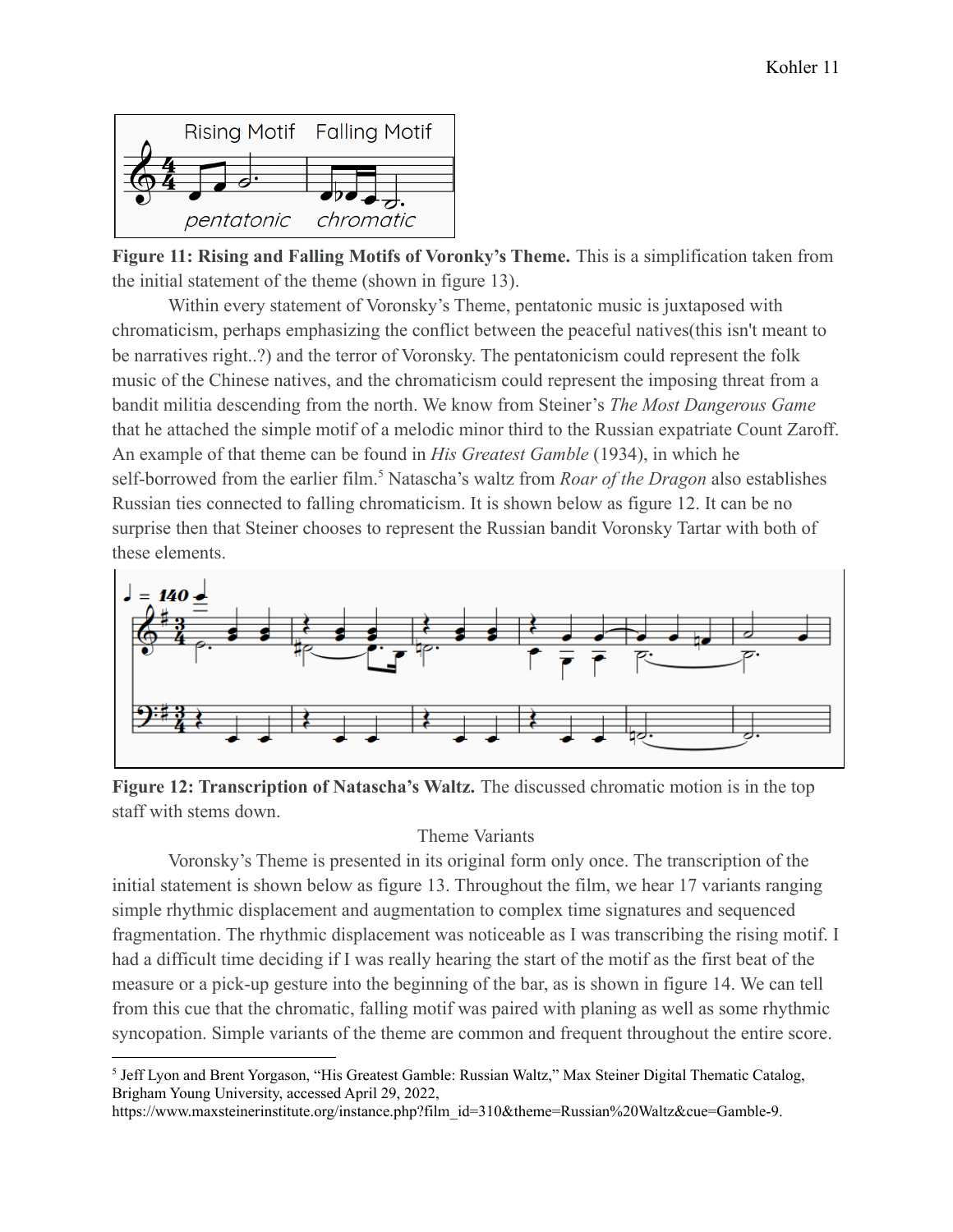

**Figure 13: Transcription of Voronsky's Theme.** This is the initial statement of the theme. The beginning of this excerpt is the resolution from the ending of the typewriter variant of the Manchuria theme (figure 4), in which the Manchuria Chord is treated as a dominant harmony.



**Figure 14: Transcription of Voronsky's Theme (third occurrence).** Compare the rhythmic placement of the rising motif with figure 13.

The longest variant of Voronsky's Theme is called The Telegraph (shown below as figure 15). It exhibits many of the techniques used to create thematic variations throughout the film. This music plays as Voronsky's bandits pull down the telegraph lines with horses and ropes. It has rhythmic placement for the rising motif that matches the initial statement, but it adds new material to build a fleshed-out phrase structure. The extension of the rising motif sticks to the E minor pentatonic scale, supporting my earlier identification of the initial statement. After a repetition of the new rising motif phrase, Steiner inserts a repeated passage of quartal and quintal planing hearkening back to the Manchuria cues of the opening sequence (see figure 6). Starting at measure seven, Steiner extends the falling chromatic motif over two measures and nine half steps. We will see Steiner extending this downward chromatic motion even further in the second half of the film. He decorates the downward scale with sixteenth notes from the brass in the treble staff, but it is essentially just a falling chromatic scale. On screen, this falling gesture is matched with the collapse of the telegraph pole, which is an example of mickey-mousing. Landing at the bottom of the scale, Steiner again goes back to the rising motif, but he combines it with the falling chromatic motif at the same time. This fragmentation is repeated at a rhythmic tala or cycle downwards a half-step each time. During these measures, the tempo accelerates for a transition back into the pentatonic planing material of the Manchuria thematic material.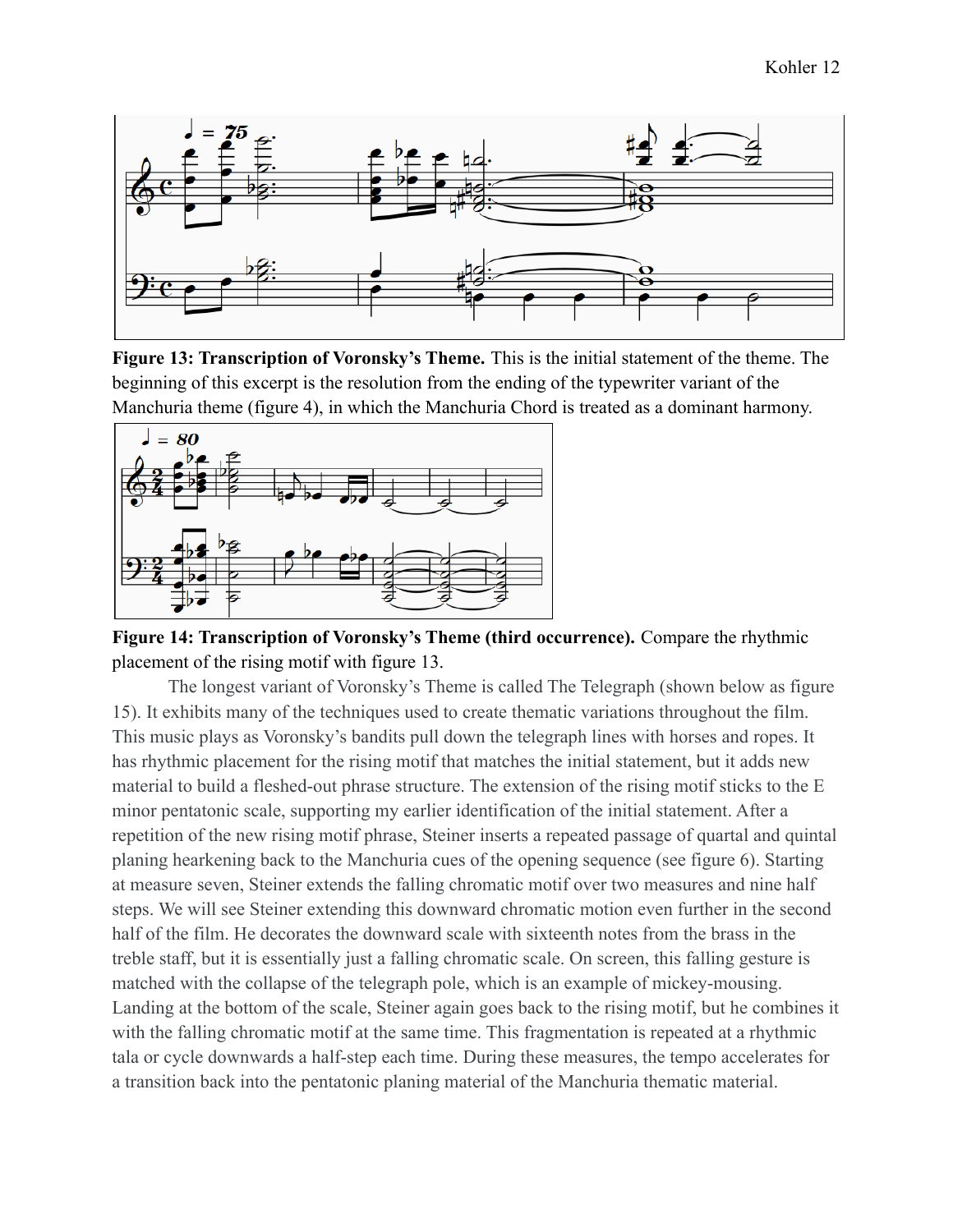

**Figure 15: Transcription of The Telegraph.** The variant continues for another three measures after what is pictured, but it breaks the pattern shown in the last system before transitioning into the next idea.

The most complex thematic variant of Voronsky's Theme is the running variant. This music plays in the second half of the film when Voronsky's bandits are running up to infiltrate the walled hotel to recover Natascha and get revenge on Captain Carson (the main characters). The short, percussive sounds from the orchestra accompany the running and pounding on the gate of the hotel. The first section of this variant (shown below as figure 16) features complex and changing meters. I notated the starting time signature with a 3+3+2 in the numerator in order to show the uncommon and complex division of a normal 8/8 meter, but it is likely that Steiner used a normal 8/8 or even 4/4 time signature.

The rising motif is extended by adding leaps of perfect fifths and fourths, complimenting the simple harmonic content established in the first half of the film. It is harmonized by a triad of diatonic planing, which is quickly traded for chromatic planing that continues for the rest of the segment. Although, this could be considered chromatic planing for the entirety of the variant, since it is likely that Steiner did not use a key signature for this section. There is some mickey-mousing in measure four in which the on-screen bandit's pounding on the front gate of the hotel is precisely matched with the staccato notes from the strings. Perhaps Steiner left open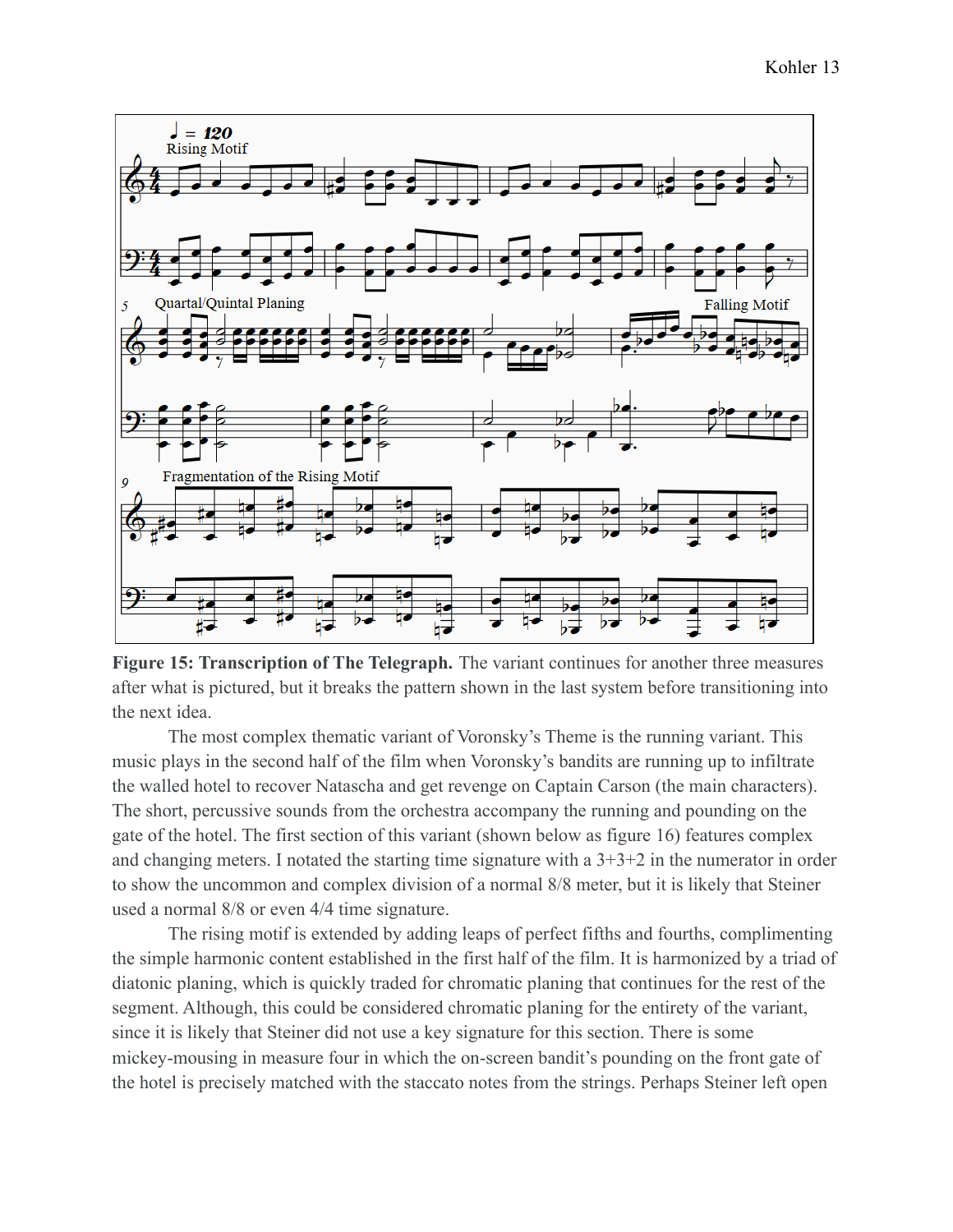sonorities (without a major or minor third) in the second halves of each system in order for the audience to be able to hear the pounding better.



**Figure 16: Transcription of Voronsky's Theme (Running).** This is only the first half of the thematic variant. The second half is shown below as figure 17.

The second half of this theme variant further exemplifies Steiner's complex variation of simple motifs. The rising motif is present, if only in basic concept, in the octaves of the bass staff in measures nine and eleven. The disjunct, leaping motion by fourths and fifths is most like the extension shown in the first system of the Typewriter (figure 15). The falling motif is present in the tenth and twelfth measures, but in a warped whole-tone sonority. It is surprising and impressive to see what Steiner was able to do with so little.



**Figure 17: Transcription of Voronsky's Theme (Running).** This is the continuation of the music shown in figure 16.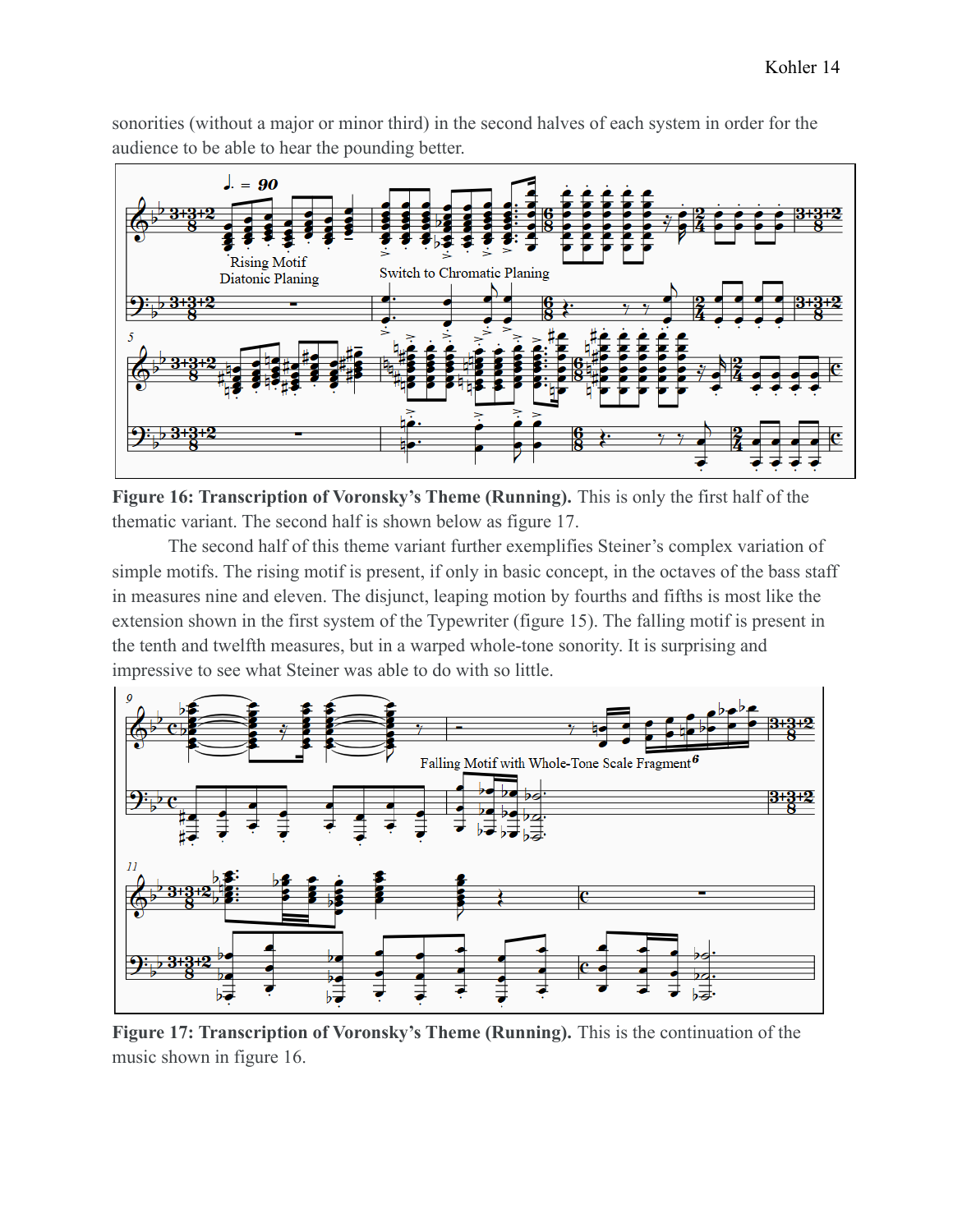#### Motivic Integration

In addition to the outright thematic variations of Voronsky's Theme we discussed, Steiner integrated the motifs and ideas of Voronsky's Theme into other themes throughout the film. These motivic integrations are subtle and probably not easy to notice on the first listen. I will discuss the motivic integration of Voronsky's Theme into the underscoring called Suspense in Steiner's cue sheet, the Heartache theme, and perhaps even a borrowed tune written by Irving Berlin.

During the tense scenes when the civilians and tourists are facing the threat of infiltration by Voronsky's band, the underscoring named Suspense is heard. It is repeated three times, becoming increasingly complex and restless as the conflict mounts. During the last instance of this theme (shown below as figure 18), Voronsky's theme has infiltrated the music, mirroring the events portrayed on screen. The slowly advancing theme resolves in a downward planing motion reminiscent of the falling, chromatic motif of Voronsky's Theme. As Steiner again does in the running variant of Voronsky's Theme, he swaps a descending chromatic gesture for a whole-tone gesture of the same direction (see figure 17). Perhaps this integration of Voronsky's falling motif is an implicit explanation that the tense mood of the film is because of the bandit.



**Figure 18: Transcription of Suspense (Voronsky's Theme).** This excerpt is the last five measures of the section. The tempo is 95 beats per minute assigned to the quarter-note.

After Voronsky throws a knife in Busby's (a supporting character to Captain Carson) back, we hear the Heartache theme as he collapses, shown as figure 19 below. At this point, Voronsky has been killed at the cost of the supporting character being fatally wounded, so it should be no surprise that his theme would appear. Steiner chose the poignant key of C# minor or Db Minor for this tragic scene. We can see why Steiner would choose to name this section Heartache from the rhythm of the French horn in the top voice of the bass staff. The syncopation mimics the characteristics of a heartbeat.

The somber, slow melody played by the strings is similar to the rhythm of the Suspense themes heard before (see measure 11 of figure 18 above). At the height of the first phrase (measures four and five), the descending line is the same as the descending chromatic gesture of Voronsky's Theme: four descending chromatic notes in a line (see figure 11). Perhaps the presence of the falling motif is the bandit getting his last laugh. Another descending, four-note, chromatic gesture is heard directly following the previous one in measures six and seven in the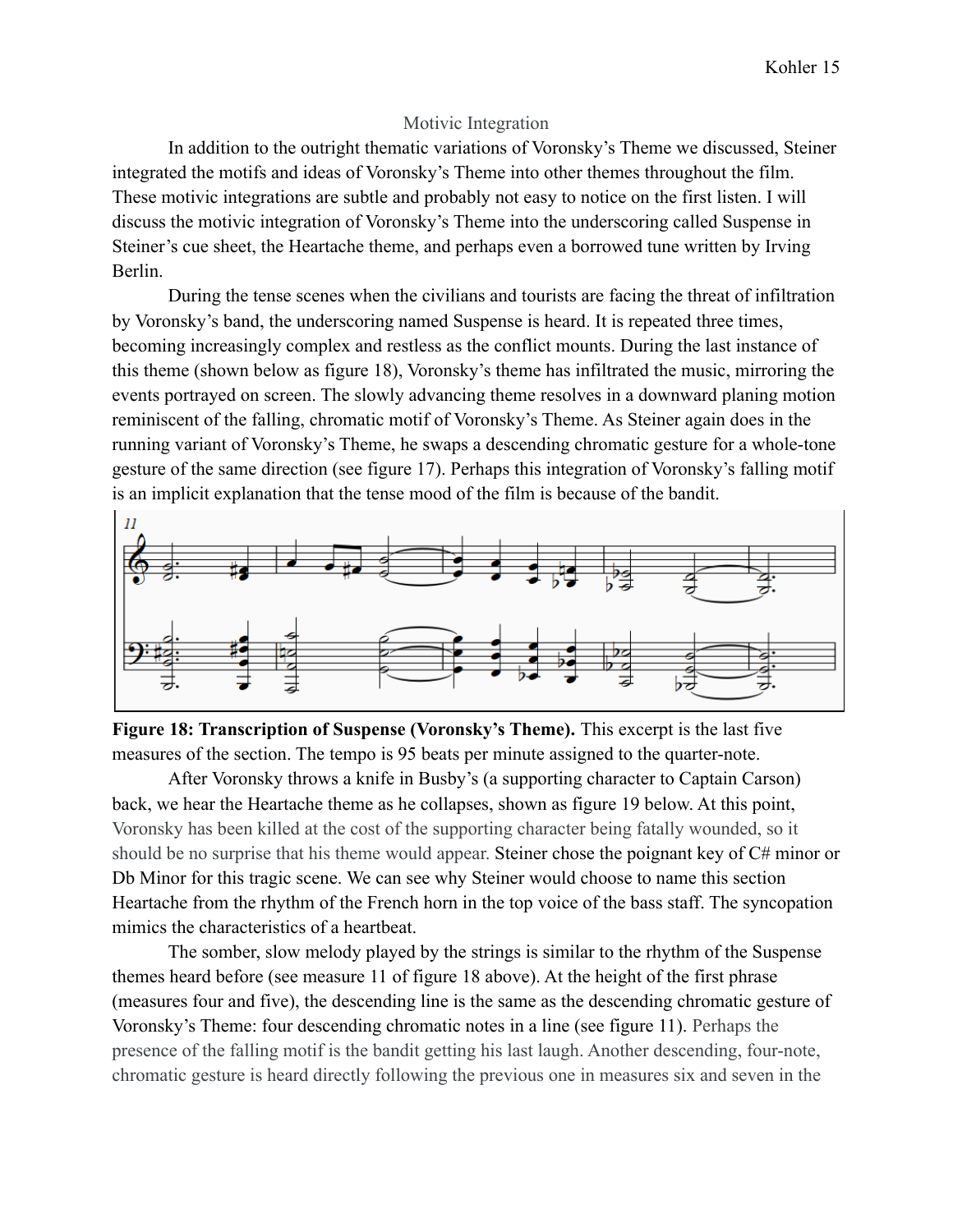top voice. This was one of the less subtle instances of motivic integration as I was listening and transcribing the score, since the descending chromatic lines are repeated in the top voice.



## **Figure 19: Transcription of Heartache.**

In contrast, perhaps one the most subtle integrations of the rising, pentatonic motif is found as Captain Carson escapes to the Sungari with Busby on his back. A heroic brass chorale is sounded in acknowledgement of the beginning of the resolution and the dissipation of the major conflict. Hidden within the inner voices is the rising motif. You can see it in the second measure of figure 20 below. I have supplied a guiding line in the figure to show the movement between the G, Bb, and C on the bass clef staff. This last variant of Voronsky's theme is significant because of the three-note motif being used with major quality harmonies. It could be representing the people's triumph over Voronsky, giving a reason why the motifs are no longer prominently heard for the rest of the film after this point.



**Figure 20: Transcription of Voronsky's Theme (Triumphal).**

A curious finding I made after transcribing all of the theme variants and motivic integrations of Voronsky's Theme was that one of the major borrowed tunes shares many traits with the theme. "Always," by Irving Berlin (shown below as figure 21), is a popular tune that Steiner borrowed to use in his film. This was the standard for film music at the time, with many films having only borrowed tunes from sound libraries for their scores. And, as we can see from the thematic distribution chart in figure 10, almost half of the film score consists of borrowed tunes by duration. Granted, most of this weight is pulled from a five-minute organ solo underneath a conversation between Captain Carson and Natascha. But, with so many borrowed tunes, it is no surprise that they have repeated usage and purpose. "Always" is used as a love theme to represent the relationship between Busby and Hortense. It is first established as such when they sit in the hotel lobby, huddled together to avoid potential gunfire through the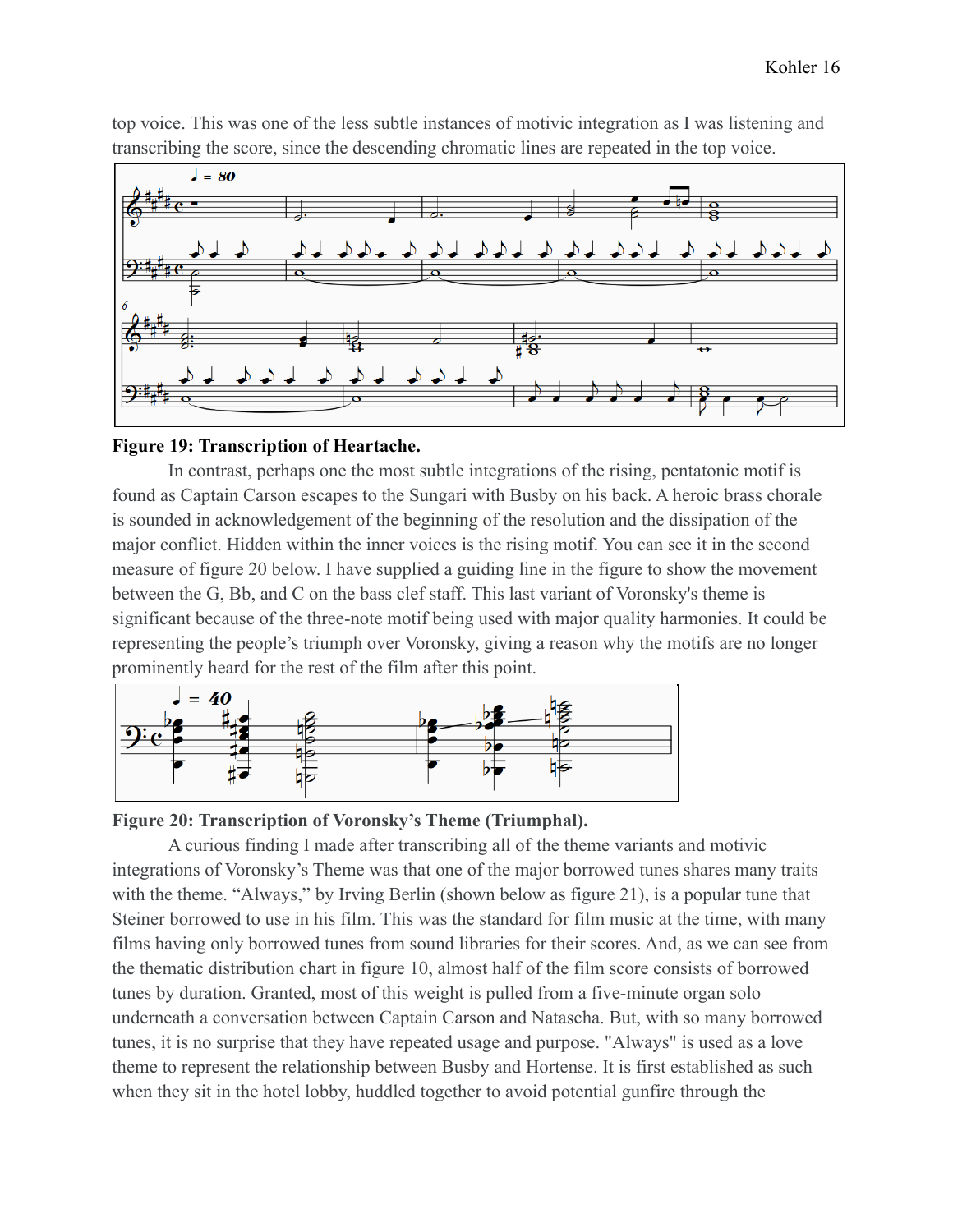windows. Busby turns on the radio and somehow hears music being played by an American dance band.

Steiner takes the theme into his own hands several times throughout the film to accompany tragic moments involving the couple. For example, the radio orchestra transitions into extra-diegetic music in reaction to when Hortense is shot through a window by a spy for Voronsky. We began hearing the music when Busby turned on the radio, but it changed to follow the situation seamlessly. The orchestra transitions into a sappy cello solo of "Always" accompanied by high tremolos from the high strings as Busby holds a dying Hortense in his arms. It is heard a second time in a minor mode when Busby musters up his courage to face Voronsky's invading force and looks at Hortense's makeshift grave. The theme makes a final resurgence as Busby is dying aboard the Sungari after being carried to safety by Captain Carson. From the establishment of the tune as their love theme and his spoken lines, we know that Busby is thinking of Hortense as he is dying without him overtly saying it.

As I alluded to before, Berlin's "Always" shares striking similarities to Voronsky's Theme. In figure 21, I supplied brackets around important parts of the theme. The first bracket is underneath three eighth-notes in an ascending, pentatonic pattern. While they may seem to be different in the context of F major, these three notes are exactly the same pitches as the rising motif from the very first statement of Voronsky's Theme (see figures 11 & 13). Granted, they fall on weak beats instead of strong downbeats, but they are still present. The second bracket is under a falling, glissando gesture at the end of the first phrase in Berlin's tune. While the gesture does not seem related to the falling chromaticism, the interval between the two ends of the glissando is the same as the distance between the four descending chromatic notes: a minor third.



**Figure 21: Transcription of "Always."** This was borrowed from a popular tune by Irving Berlin.

There are similarities between the two themes, but what does it mean about the creation of *Roar of the Dragon's* score? Since Berlin's tune had been around for years before Steiner started working on the film, if they are connected or related, Steiner's theme must have come after. We do not know how much Steiner even had a say over which tunes go in the film. But, if he did choose to have "Always" in the score, is it possible that he worked half of the score's music around this existing one? It is at least a major cousin of Voronsky's Theme, regardless of Steiner's intentions. It mirrors Voronsky's Theme and is somewhat of a foil.

In conclusion, we have been able to establish *Roar of the Dragon* as an important work in Steiner's transitional period before *King Kong's* success. While it does not necessarily have the most amount of music leading up to *King Kong*, it certainly showcases Steiner's skills in thematic variation and motivic integration with very simple music. Steiner utilizes existing connections between his setting and musical techniques in order to further establish the diegesis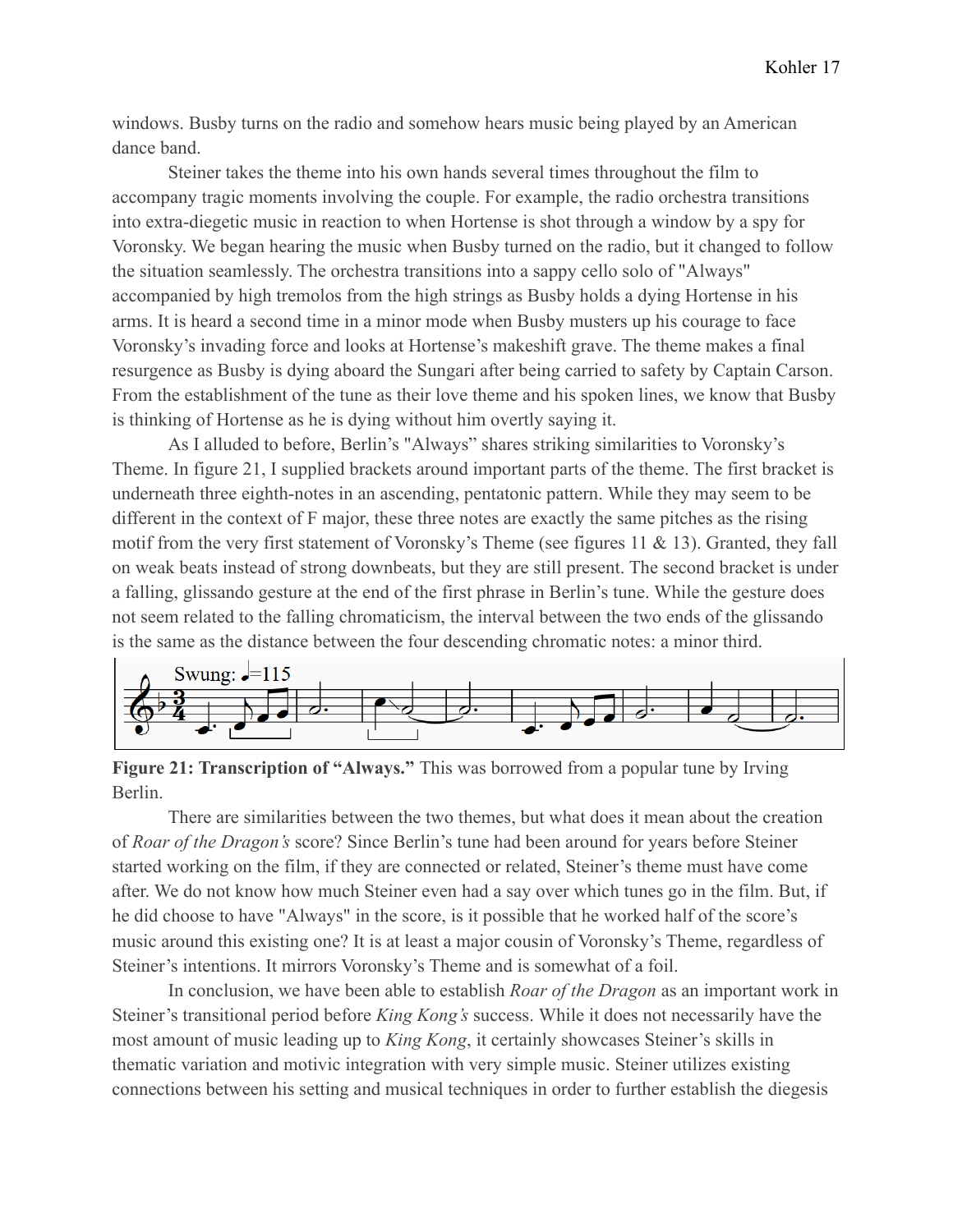or narrative of the film. His score exhibits a kind of folky impressionism, rife with modal harmonies, whole-tone harmonies, and planing. The score serves as an effective device to communicate the mood. Because of the recreation of the score, others can soon study and research the film further.